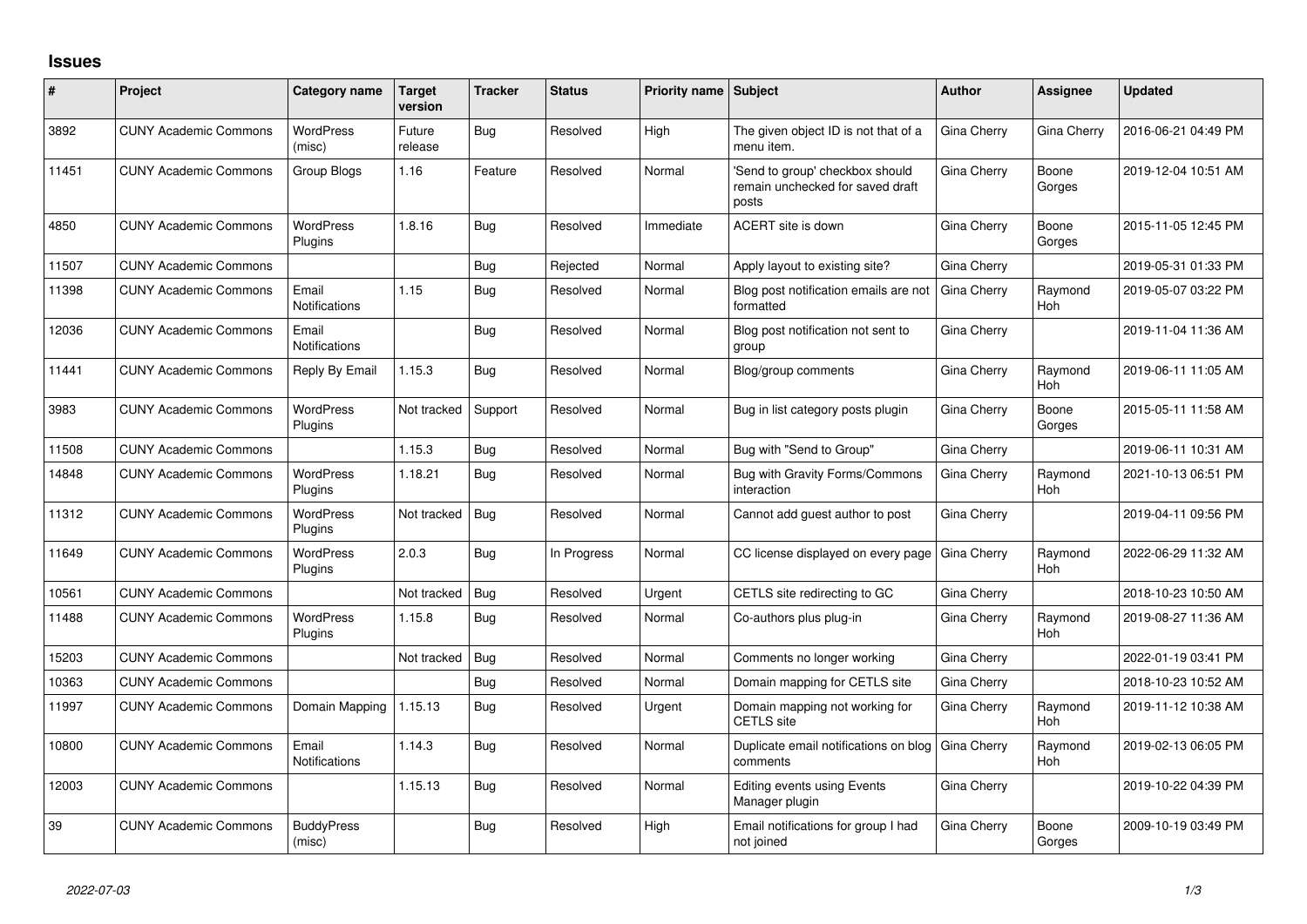| #     | Project                      | <b>Category name</b>          | <b>Target</b><br>version | <b>Tracker</b> | <b>Status</b>        | Priority name Subject |                                                                | Author      | Assignee        | <b>Updated</b>      |
|-------|------------------------------|-------------------------------|--------------------------|----------------|----------------------|-----------------------|----------------------------------------------------------------|-------------|-----------------|---------------------|
| 3976  | <b>CUNY Academic Commons</b> | Email<br>Notifications        | 1.7.18                   | Feature        | Resolved             | Normal                | Emails to blog subscribers should<br>be sent in HTML           | Gina Cherry | Boone<br>Gorges | 2015-04-12 02:18 PM |
| 11501 | <b>CUNY Academic Commons</b> |                               | 1.15.3                   | Bug            | Resolved             | Normal                | Error message when editing post                                | Gina Cherry |                 | 2019-05-31 10:57 AM |
| 11513 | <b>CUNY Academic Commons</b> | Email<br><b>Notifications</b> | 1.15.4                   | Bug            | Resolved             | Normal                | Extra group notification                                       | Gina Cherry | Raymond<br>Hoh  | 2019-06-25 04:22 PM |
| 10645 | <b>CUNY Academic Commons</b> |                               | 1.13.13                  | Bug            | Resolved             | Normal                | Facebook link in groups                                        | Gina Cherry |                 | 2018-10-31 04:51 PM |
| 8389  | <b>CUNY Academic Commons</b> | <b>WordPress</b><br>Plugins   | 1.11.6                   | Feature        | Resolved             | Normal                | Gravity Forms + Custom Post Types<br>plug-in                   | Gina Cherry | Boone<br>Gorges | 2017-07-06 08:09 PM |
| 15094 | <b>CUNY Academic Commons</b> | Group Invitations 2.0.0       |                          | Bug            | Resolved             | Normal                | Group admins added to site as<br>authors, not admins           | Gina Cherry | Boone<br>Gorges | 2022-05-26 11:36 AM |
| 9570  | <b>CUNY Academic Commons</b> | <b>WordPress</b><br>Plugins   | 1.12.13                  | Bug            | Resolved             | Normal                | Guest authors in Co-Authors Plus<br>plug-in not working        | Gina Cherry | Boone<br>Gorges | 2018-05-01 06:10 PM |
| 14841 | <b>CUNY Academic Commons</b> | <b>WordPress</b><br>Plugins   | 1.18.20                  | Bug            | Resolved             | Normal                | Issue with Co-Authors Plus in the<br>Customizr theme           | Gina Cherry | Raymond<br>Hoh  | 2021-10-07 08:14 PM |
| 12030 | <b>CUNY Academic Commons</b> |                               | Not tracked              | Bug            | Resolved             | Normal                | Issue with scheduled publishing                                | Gina Cherry |                 | 2020-02-11 04:47 PM |
| 11512 | <b>CUNY Academic Commons</b> |                               |                          | Bug            | Duplicate            | Normal                | Links not opening in new tab                                   | Gina Cherry |                 | 2019-06-04 11:08 AM |
| 7944  | <b>CUNY Academic Commons</b> | <b>WordPress</b><br>Plugins   | 1.10.16                  | Feature        | Resolved             | Normal                | MailChimp plug-in                                              | Gina Cherry |                 | 2017-04-11 12:38 PM |
| 11444 | <b>CUNY Academic Commons</b> |                               | 1.15.1                   | Bug            | Resolved             | Normal                | New site settings not saved                                    | Gina Cherry |                 | 2019-05-14 11:15 AM |
| 3978  | <b>CUNY Academic Commons</b> |                               | Not tracked              | Support        | Abandoned            | Normal                | Newsletter plug-in                                             | Gina Cherry |                 | 2017-11-15 01:53 PM |
| 40    | <b>CUNY Academic Commons</b> | <b>BuddyPress</b><br>(misc)   |                          | Bug            | Resolved             | Normal                | Notification won't go away                                     | Gina Cherry | Boone<br>Gorges | 2009-10-19 03:49 PM |
| 12004 | <b>CUNY Academic Commons</b> |                               | Not tracked              | Support        | Reporter<br>Feedback | Normal                | Notifications for spam blog<br>comments                        | Gina Cherry | Raymond<br>Hoh  | 2019-11-01 12:05 PM |
| 11313 | <b>CUNY Academic Commons</b> | Spam/Spam<br>Prevention       | 1.17.7                   | Bug            | Resolved             | High                  | Overly aggressive spam filters                                 | Gina Cherry | Raymond<br>Hoh  | 2020-11-05 04:30 PM |
| 11511 | <b>CUNY Academic Commons</b> | <b>WordPress</b><br>Plugins   | 1.15.3                   | Feature        | Resolved             | Normal                | Plug-in request                                                | Gina Cherry |                 | 2019-06-11 11:05 AM |
| 3669  | <b>CUNY Academic Commons</b> | WordPress<br>Plugins          | 1.7.4                    | Feature        | Resolved             | Normal                | Plug-in request: Collapse-o-matic                              | Gina Cherry | Boone<br>Gorges | 2014-11-21 11:14 AM |
| 14568 | <b>CUNY Academic Commons</b> | WordPress<br>Plugins          | 1.18.14                  | Feature        | Resolved             | Normal                | Plugin request: Gravity Forms<br>Advanced Post Creation Add-On | Gina Cherry |                 | 2021-07-13 01:18 PM |
| 10075 | <b>CUNY Academic Commons</b> | Domain Mapping                | Not tracked Bug          |                | Resolved             | Urgent                | Problem with domain<br>mapping/redirection for CETLS site      | Gina Cherry |                 | 2018-12-10 03:50 PM |
| 13969 | <b>CUNY Academic Commons</b> | Server                        | Not tracked Bug          |                | Resolved             | Normal                | Problems accessing the Commons                                 | Gina Cherry |                 | 2021-02-11 03:10 PM |
| 11518 | <b>CUNY Academic Commons</b> |                               | Not tracked   Bug        |                | Resolved             | Normal                | Question about group events                                    | Gina Cherry |                 | 2019-06-04 02:14 PM |
| 14842 | <b>CUNY Academic Commons</b> |                               | Not tracked              | Support        | Reporter<br>Feedback | Normal                | Question about widgets and block<br>editor                     | Gina Cherry |                 | 2021-10-06 03:01 PM |